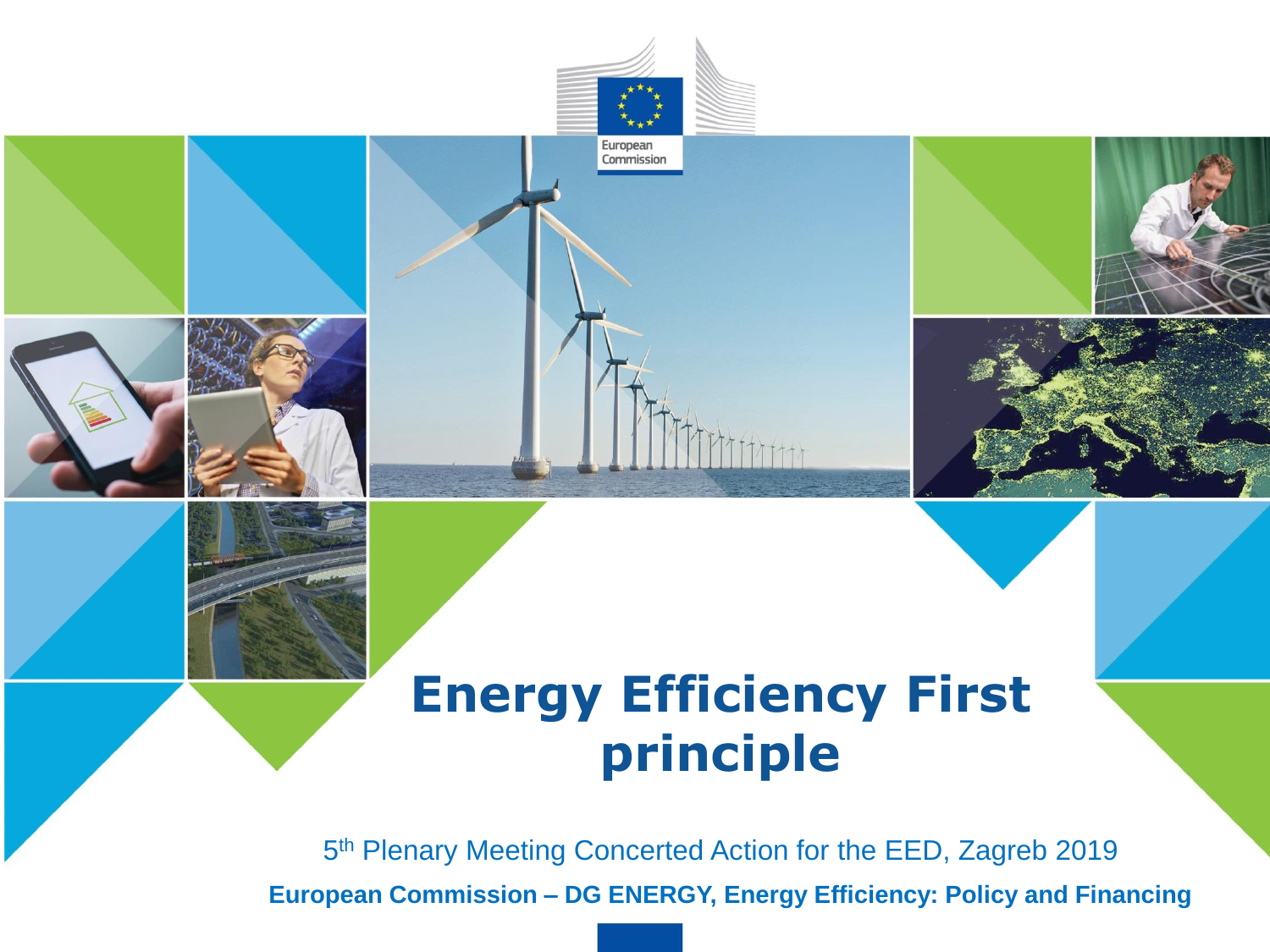## **Legislative expression of the EEF principle**

**GOVERNANCE REGULATION (Regulation (EU) 2018/1999)**

### • *Article 2(18)*

'energy efficiency first' means taking utmost account in energy planning, and in policy and investment decisions, of alternative cost-efficient energy efficiency measures to make energy demand and energy supply more efficient, in particular by means of costeffective end-use energy savings, demand response initiatives and more efficient conversion, transmission and distribution of energy, whilst still achieving the objectives of those decisions

### • *Article 3(3)(b)*

With regard to their integrated national energy and climate plans, Member States shall take into account the interlinkages between the five dimensions of the Energy Union, in particular the energy efficiency first principle

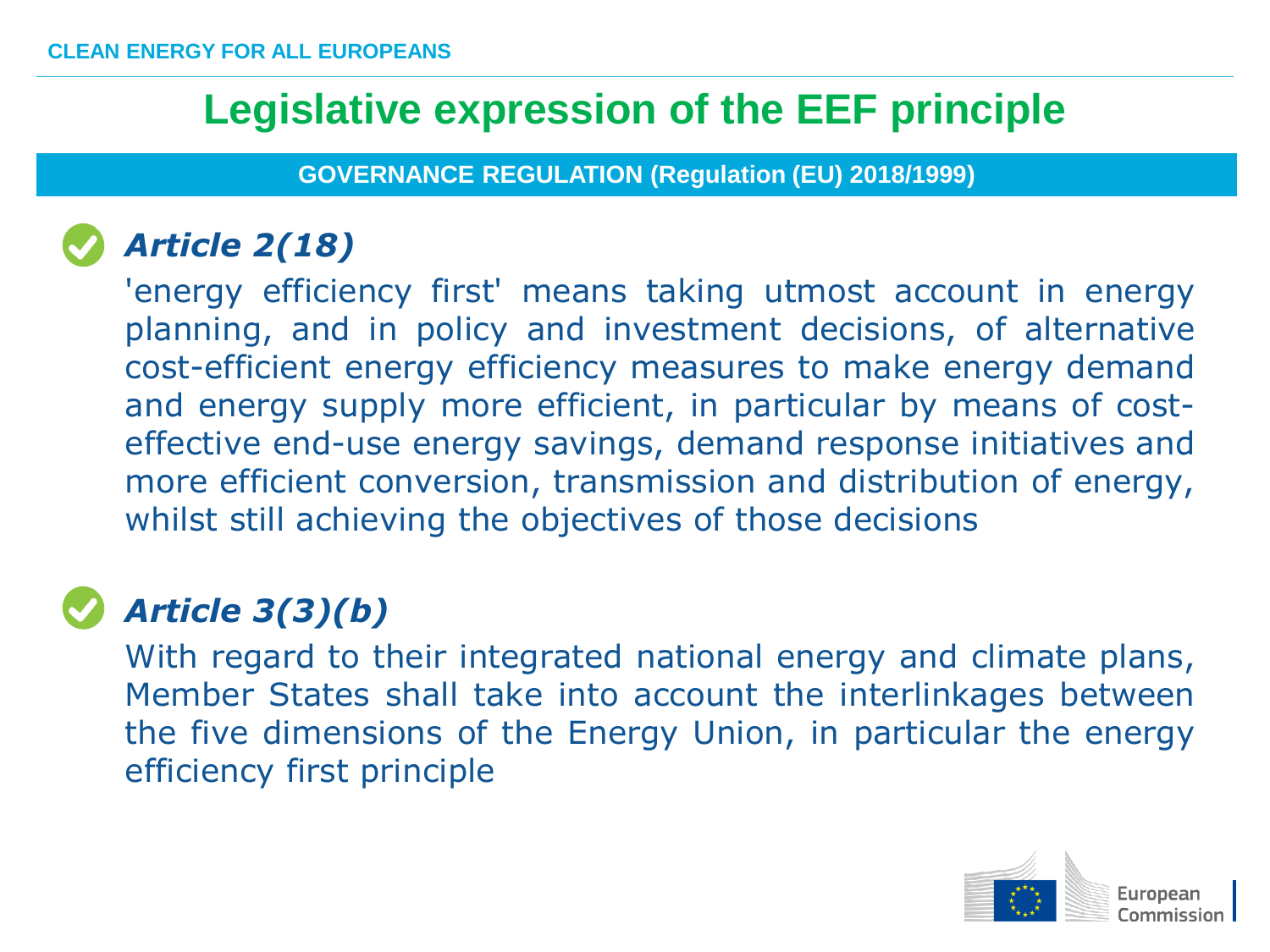## **Legislative expression of the EEF principle**

**GOVERNANCE REGULATION (Regulation (EU) 2018/1999)**

## • *Recital (64)*

• Member States should use the 'energy efficiency first' principle, which means to consider, before taking energy planning, policy and investment decisions, whether cost-efficient, technically, economically and environmentally sound alternative energy efficiency measures could replace in whole or in part the envisaged planning, policy and investment measures, whilst still achieving the objectives of the respective decisions. This includes, in particular, the treatment of energy efficiency as a crucial element and a key consideration in future investment decisions on energy infrastructure in the Union. Such cost-efficient alternatives include measures to make energy demand and energy supply more efficient, in particular by means of cost-effective energy end-use savings, demand-side response initiatives and more efficient conversion, transmission and distribution of energy. Member States should also encourage the spread of that principle in regional and local government, as well as in the private sector.

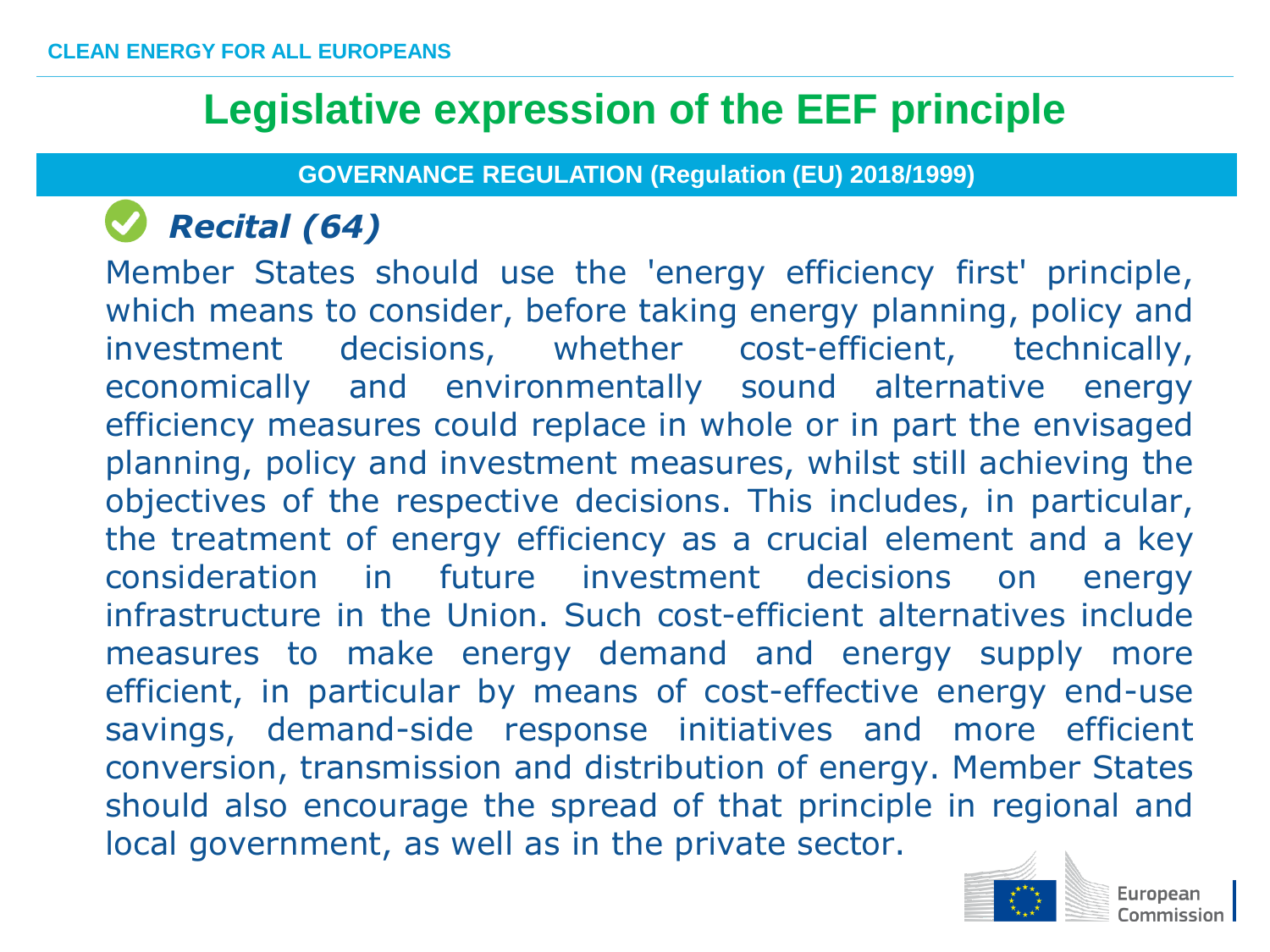## **A bit of history**

#### **International Energy Agency Energy Efficiency Market report (2013)**

Changing the paradigm: *"[t]he reduced energy demand stemming from energy efficiency over the past decades is larger than any other single supply-side energy source […], suggesting it is not so much a "hidden fuel" but could in fact be our "first fuel".*

#### **Commission's proposal for EED amendment (November 2016)**

- $\odot$  energy efficiency be treated as an energy source in its own right
- the 'energy efficiency first' principle should be taken into account when setting new rules for the supply side and other policy areas

#### **The Clean Energy for All Europeans package proposal (November 2016)**

 $\bullet$  energy efficiency first as an overall theme

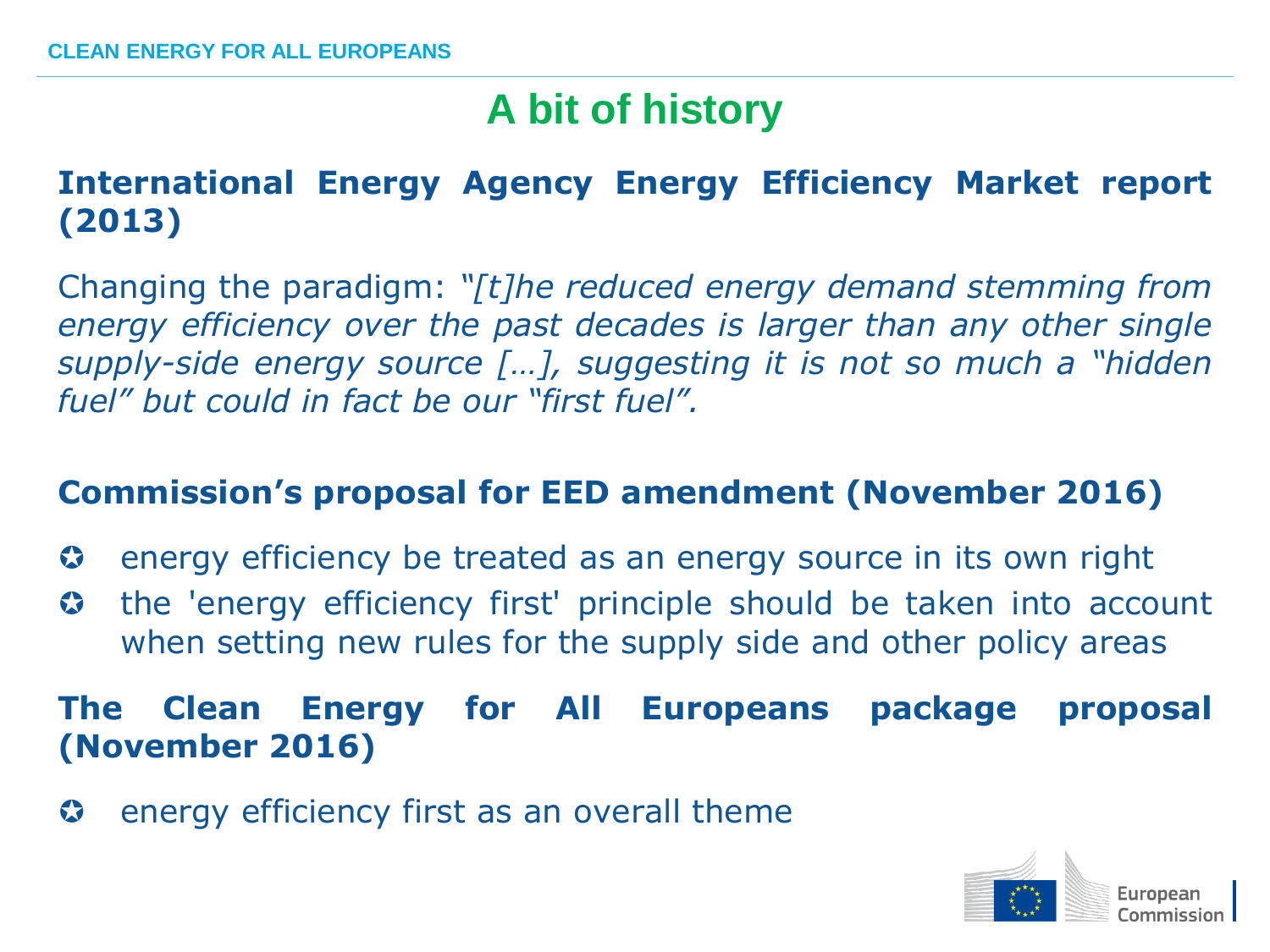## **Legislative expression of the EEF principle**

#### **Principle simplified**

- $\odot$  assess carefully, when planning, designing a policy or deciding on an investment, whether your goal can be *– fully or partially –* achieved via a cost-effective energy efficiency measure
- **3** apply the principle to energy supply & energy demand
- S spread the principle to regional, local and private levels

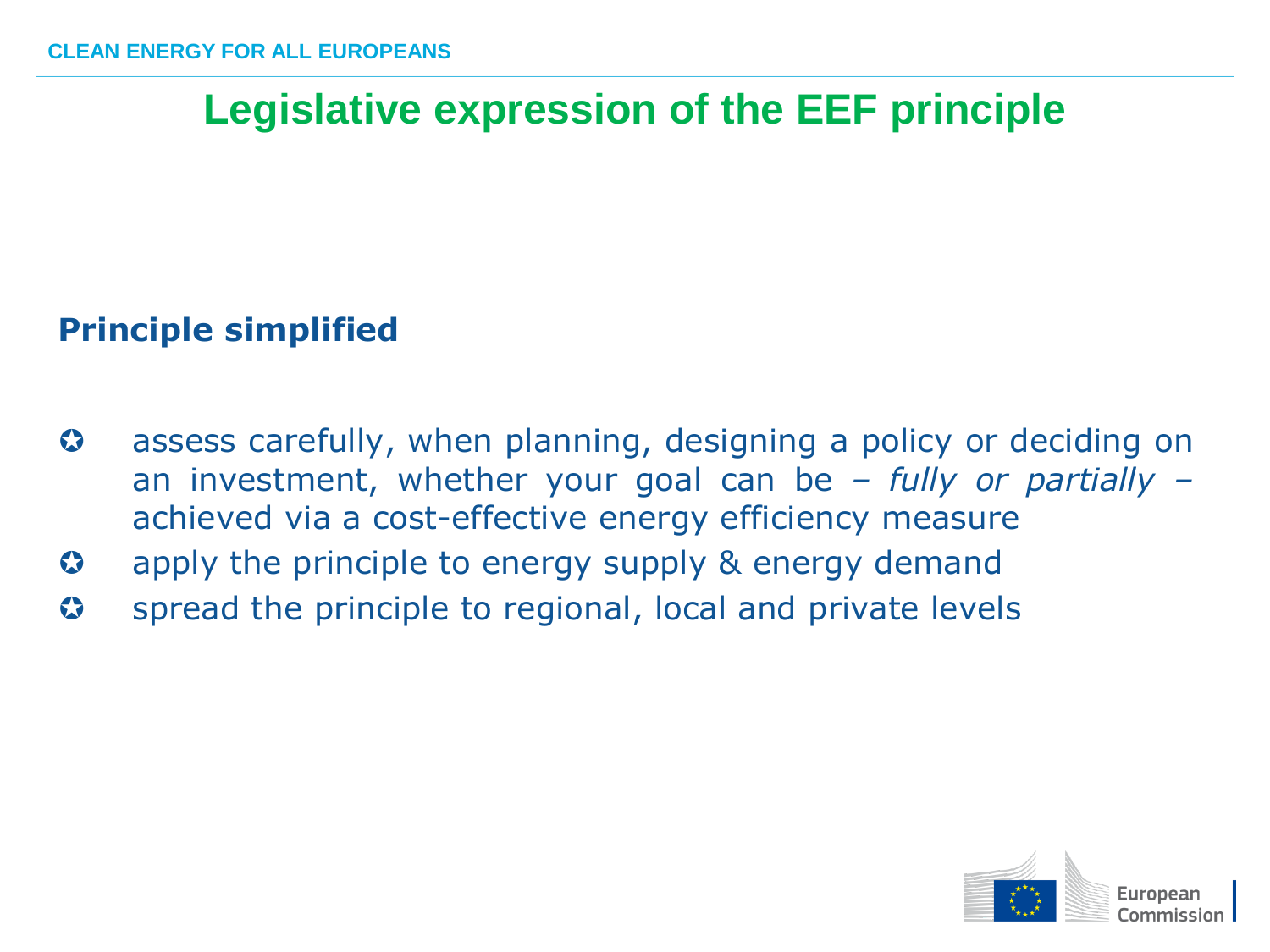## **When to apply the principle**

**TO BE CONSIDERED BEFORE BUT ALSO IN THE COURSE OF**

- **planning**
- **designing policies and measures**
- **deciding on investment**

concerning in particular **energy infrastructure**

but also policies and measures in the area of **energy security** and **internal energy market** *(Annex I part I of Governance Regulation)*

as well as all decisions about energy system development be that in **homes, offices, industry or mobility**

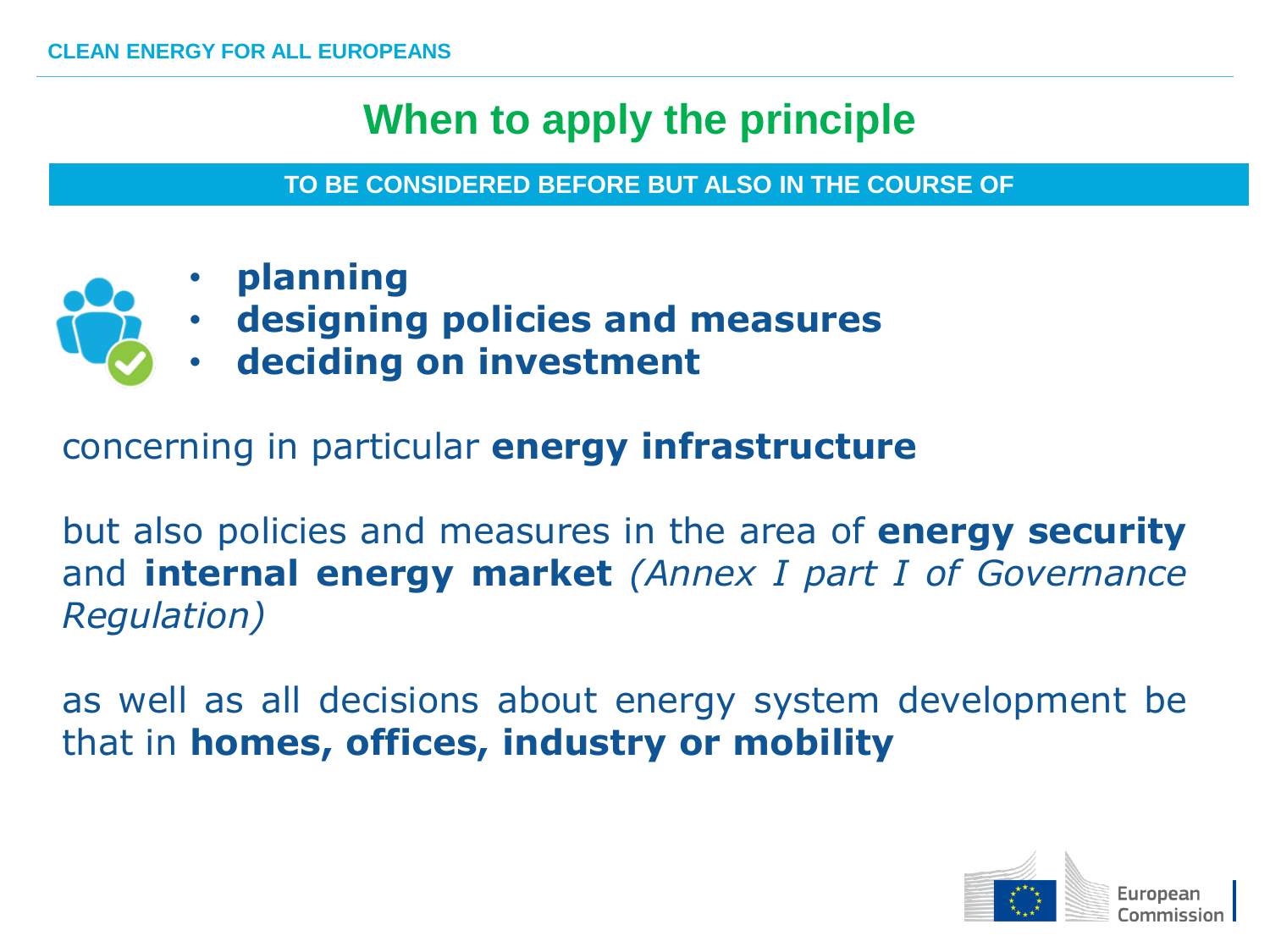## **How to implement the principle**

**POSSIBLE MEANS OF APPLYING THE PRINCIPLE**





• consider higher energy efficiency efforts in impact assessments / costbenefit analyses – this will maximise energy efficiency efforts to the extent it is a cost-effective alternative in a specific project

> $\rightarrow$  look at the cost of energy efficiency from the perspective of the whole society rather than individual consumer *(lower discount rates)*

• consider a high energy efficiency scenario in modelling – a sensitivity scenario with wider consideration and quantification of societal benefits of energy efficiency, for example impacts on health, energy security or job creation

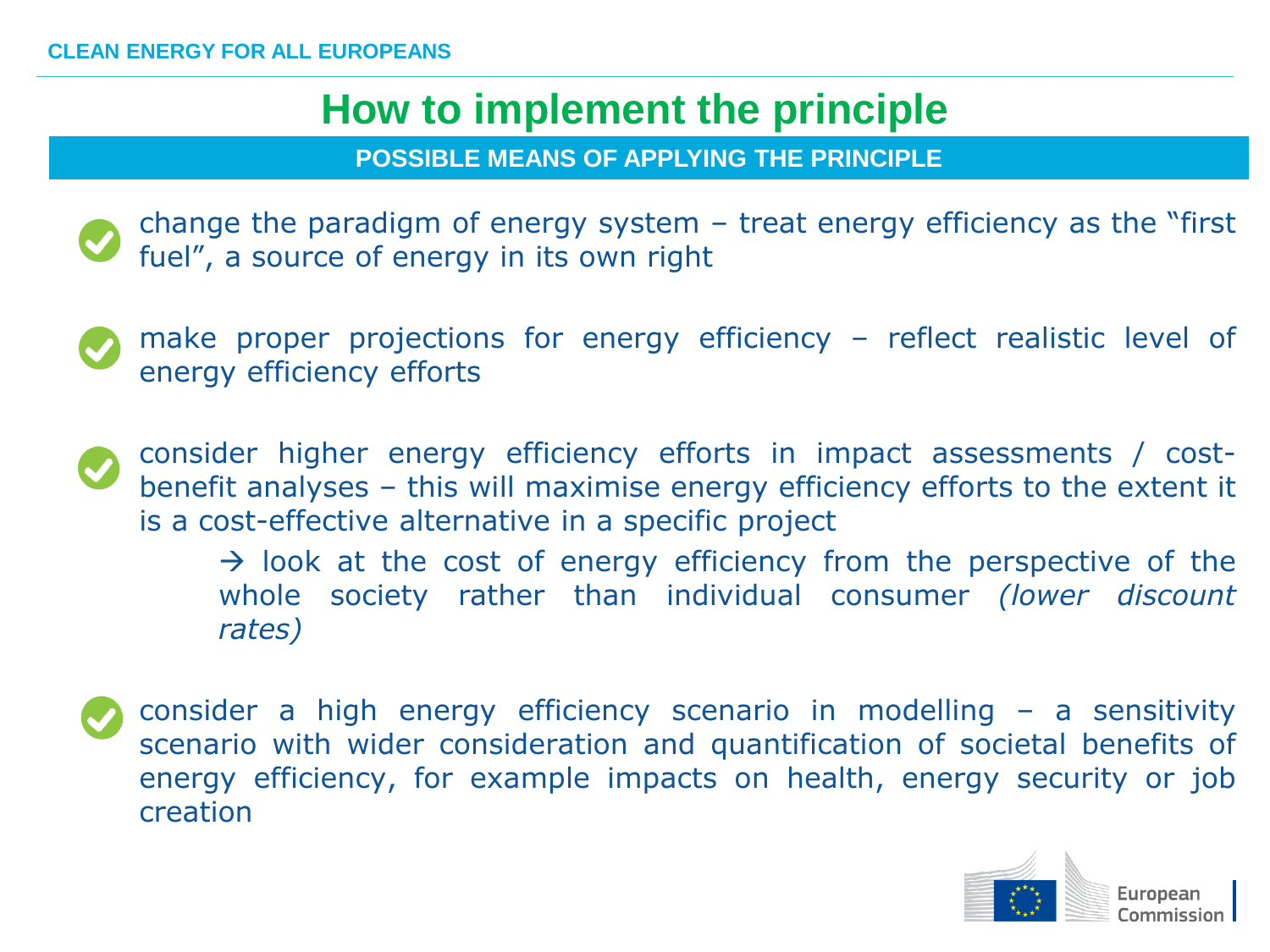## **Step-by-step approach**

**TO DETERMINE AND CAPITALISE ON ENERGY EFFICIENCY BENEFITS**

- Verify if the principle can be applied for a specific level of planning, policy decision or investment
- Check if an objective can be achieved through energy efficiency measures
- Consider whether the identified energy efficiency measures are economical and cost-efficient
- Consider whether the identified energy efficiency measures are environmentally sound
- **Prioritise energy efficiency**

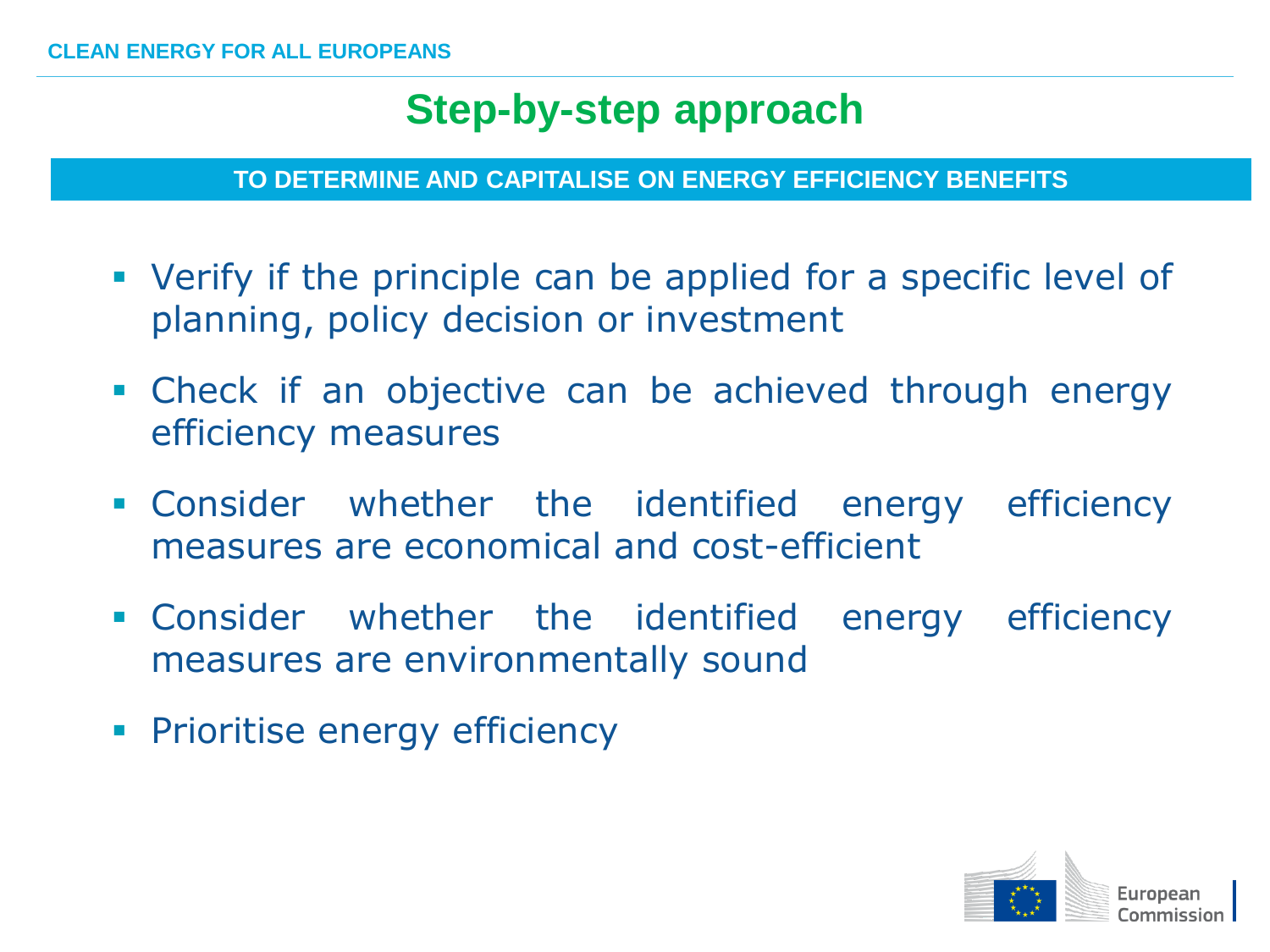**BEST PRACTICE TO APPLY THE PRINCIPLE IN PLANNING**

#### **Explain how the energy efficiency first principle is embedded in the NECP's overall strategy**

 *not just a declaration, but set up a process to safeguard the principle within the common analytical basis set out in the Governance Regulation*

#### **Identify the body which is in charge of monitoring the application of the principle**

 *clear responsibilities must be granted to the body entity in charge of implementing the principle*

**Describe how the principle was enacted in the process of drafting the NECP**

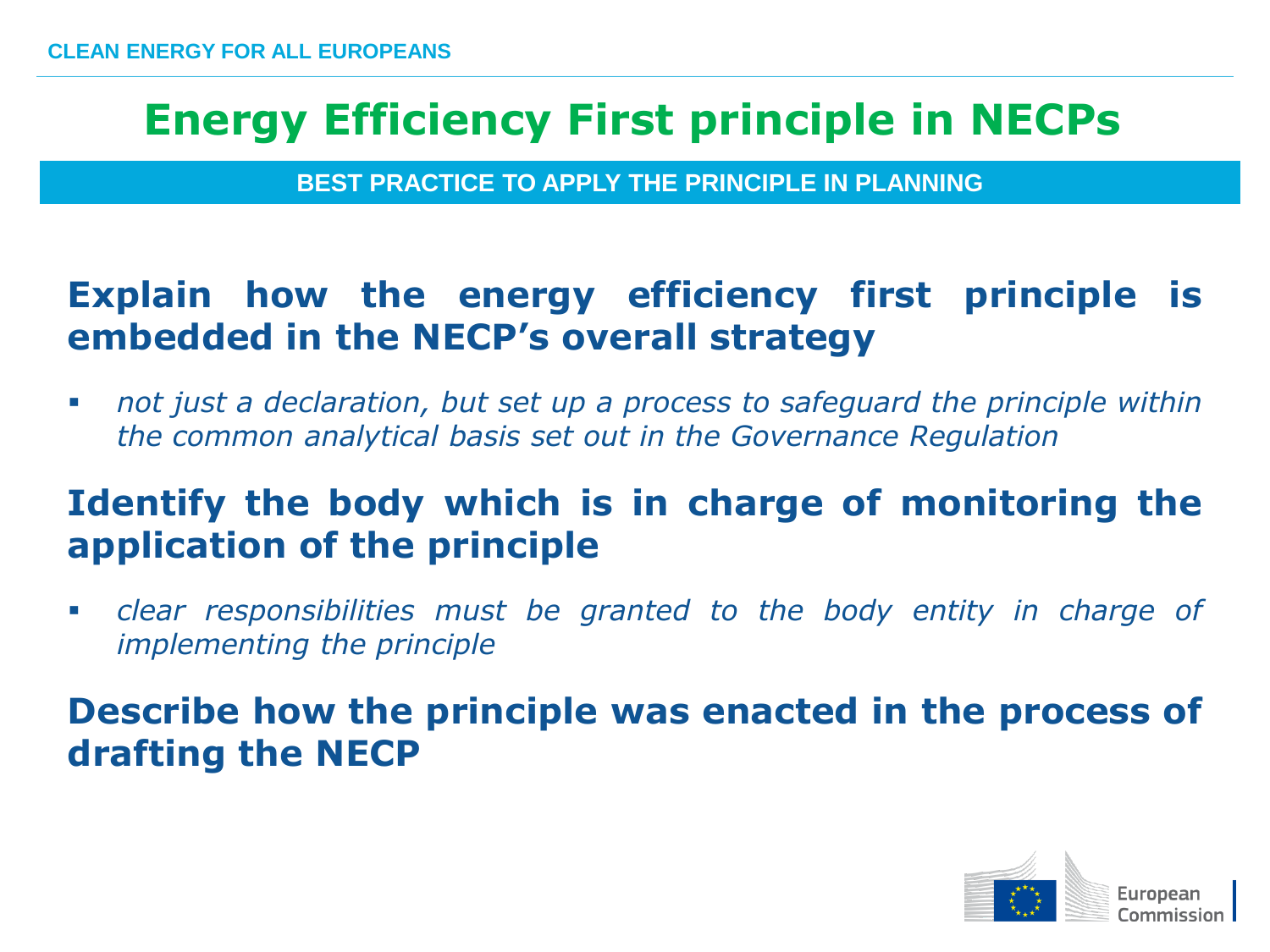**BEST PRACTICE TO APPLY THE PRINCIPLE IN PLANNING**

#### **Adopt an overarching vision for a highly energy efficiency economy**

- *explain how this will boost the rapid decarbonisation of the economy*
- *explain interactions between the dimensions and how these affect energy efficiency*

#### **Clearly state the internal energy market and energy security objectives**

 *explain how these take into account a robust energy efficiency contribution*





European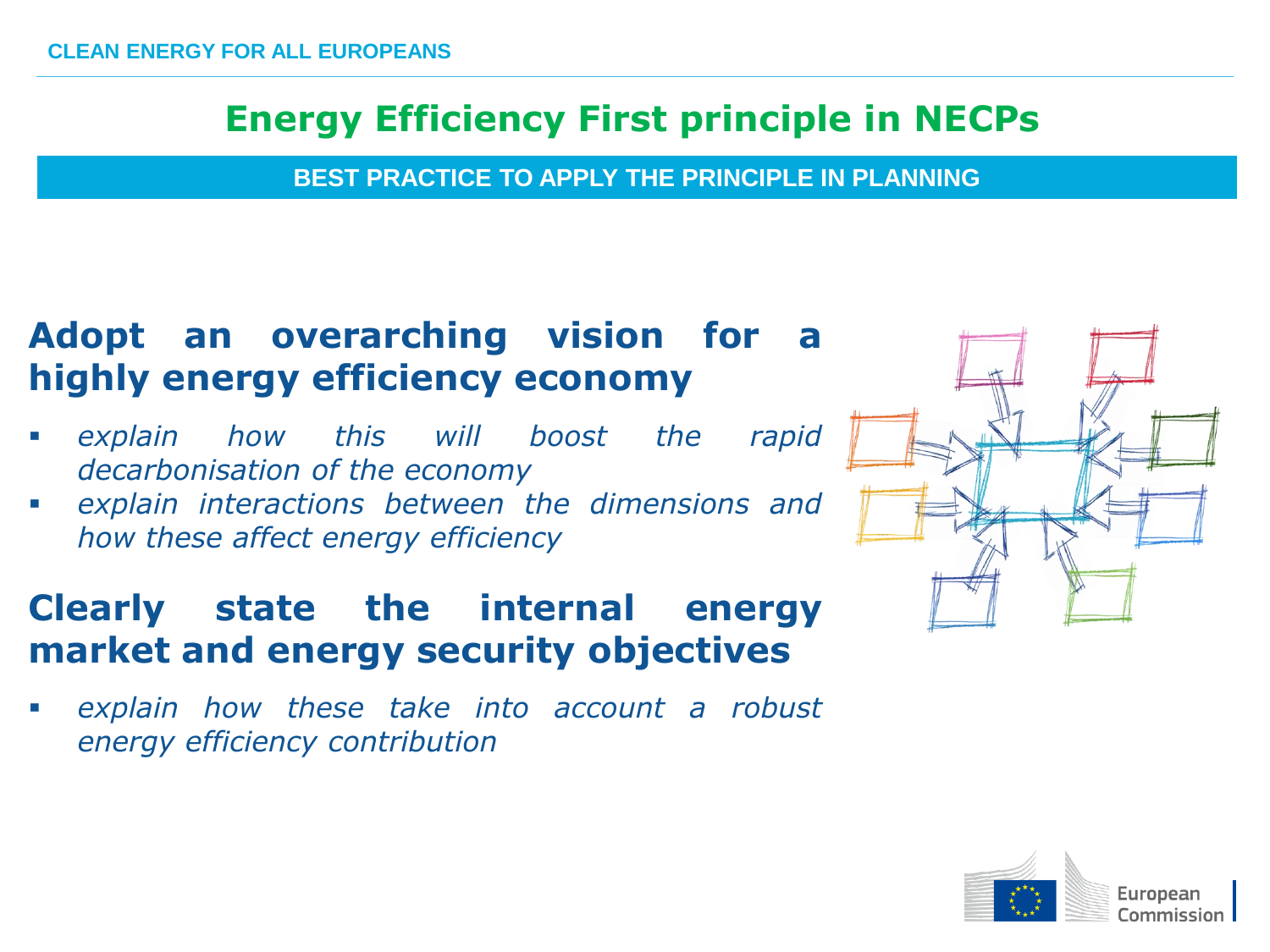**BEST PRACTICE TO APPLY THE PRINCIPLE IN PLANNING**

**Put in place processes to ensure that energy savings tests are performed for each plan or decision**

#### **Report in the NECP on these processes and on the results**

- *assess each measure against an energy efficiency measure which would allow reaching the same objective*
- *explain how projects are tested against a robust energy efficiency scenario*

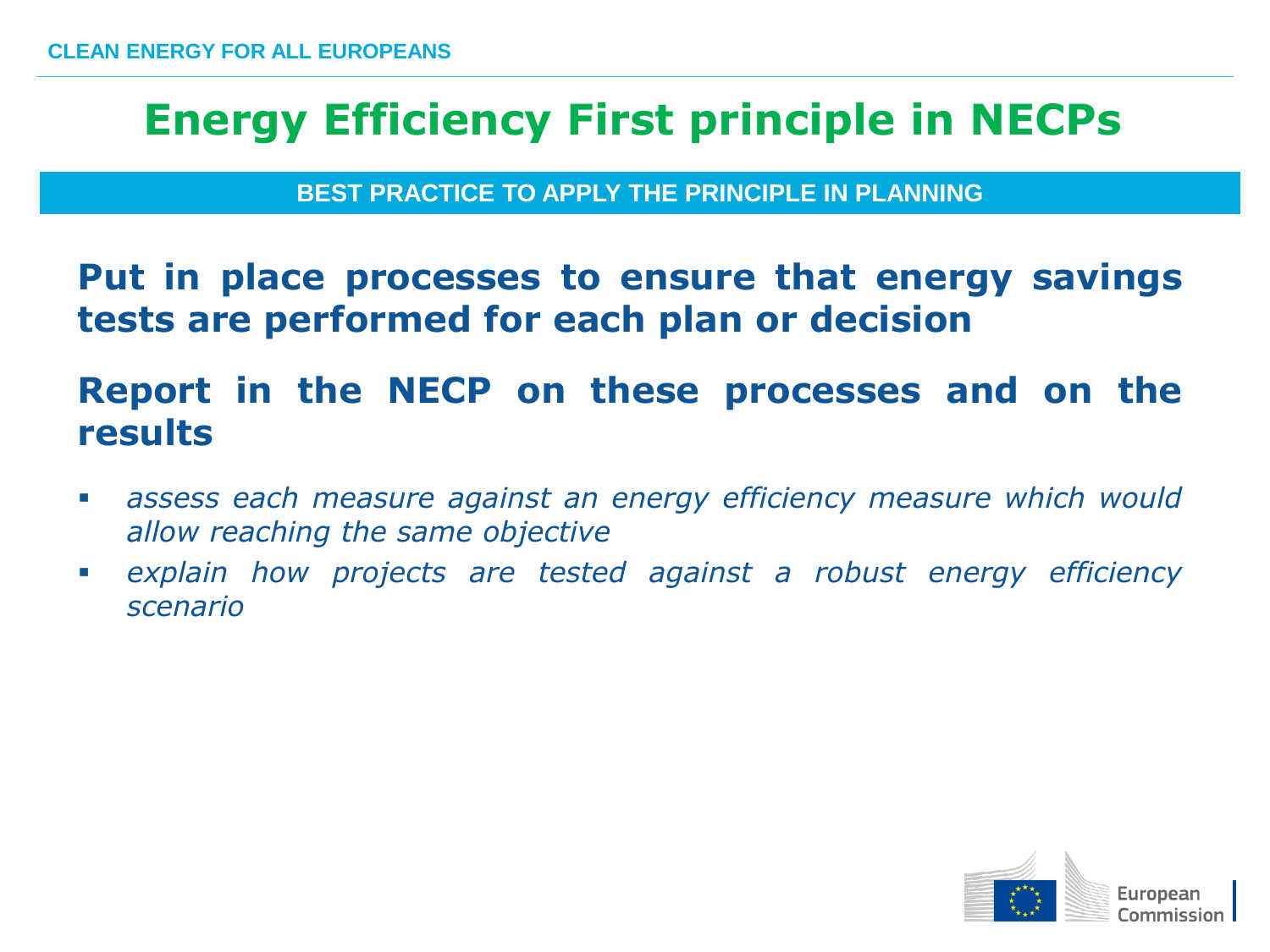**BEST PRACTICE TO APPLY THE PRINCIPLE IN PLANNING**

**Maximise the energy efficiency impact through consultation with stakeholders**

**Present economic, social and environmental benefits of a higher target**

**Compare it with a situation where a lower target would be set**

- *sensitivity analysis explaining what would be the consequences of increasing the ambition in energy efficiency*
- *presenting different scenarios would allow comparing the benefits of setting a higher energy efficiency target*

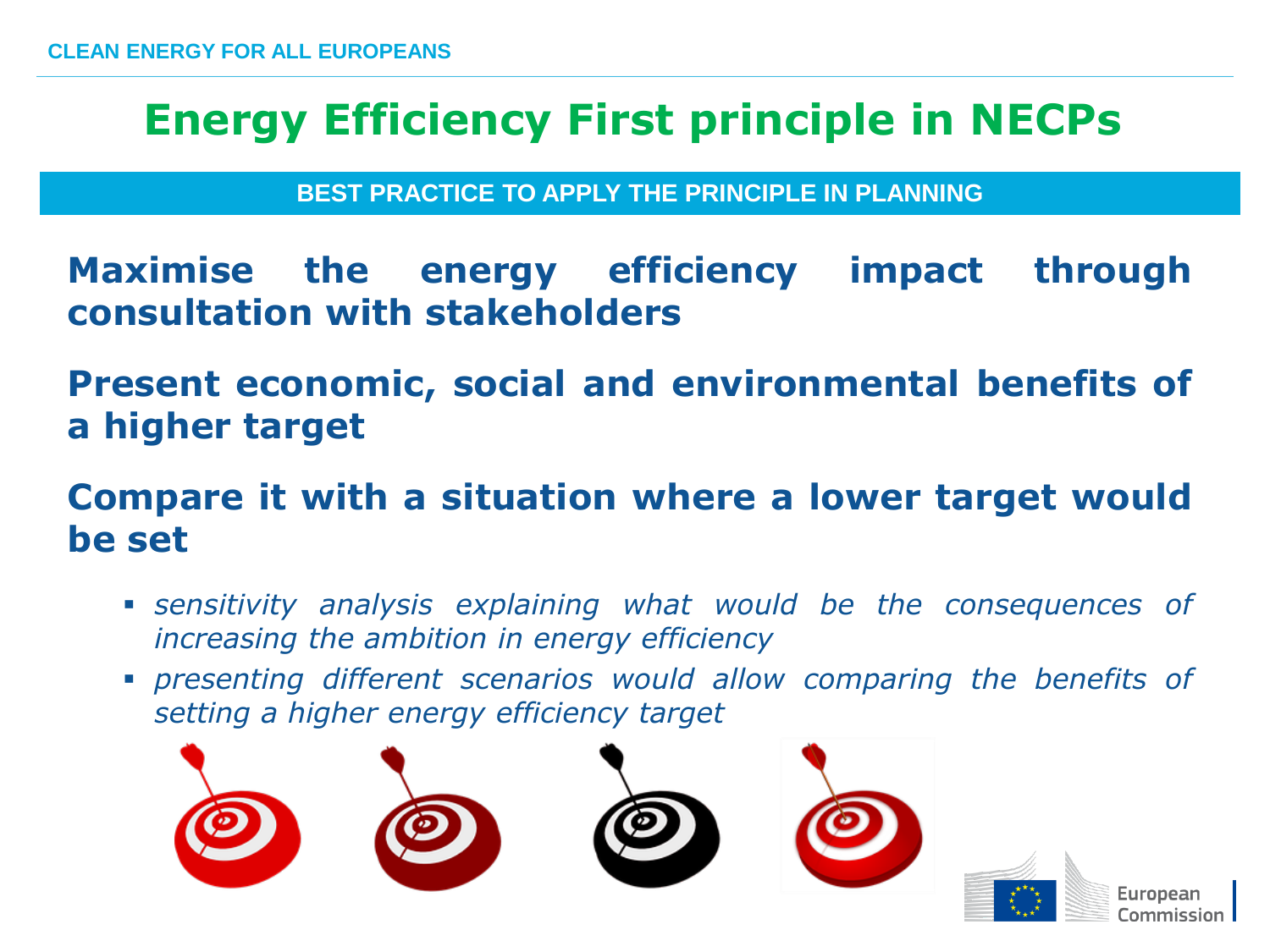## **Way forward**

#### **PUTTING THE PRINCIPLE INTO OPERATION**

- **Timing NECPs should be a starting point** for setting the right level of energy efficiency effort and fully incorporate the principle – subsequent implementing decisions the principle might be less affected
- **Players** implementing entities that are responsible for achieving also other objectives might have less agency to apply the principle *(for example, network operators)* – challenging to take into account something that you cannot affect
- 

**Geographical dimension** – consideration of European, national and regional aspects and specificities might lead to different conclusions

Applying the principle it is still a learning process for everyone, as well as imbuing it with substance. Sharing best practices is vital for success.

Energy Efficiency First Principle is highlighted in the mandate given to Commissioner-Designate Kadri Simson by President von der Leyen. The Commission will have to work on mainstreaming the principle in its decisionmaking.

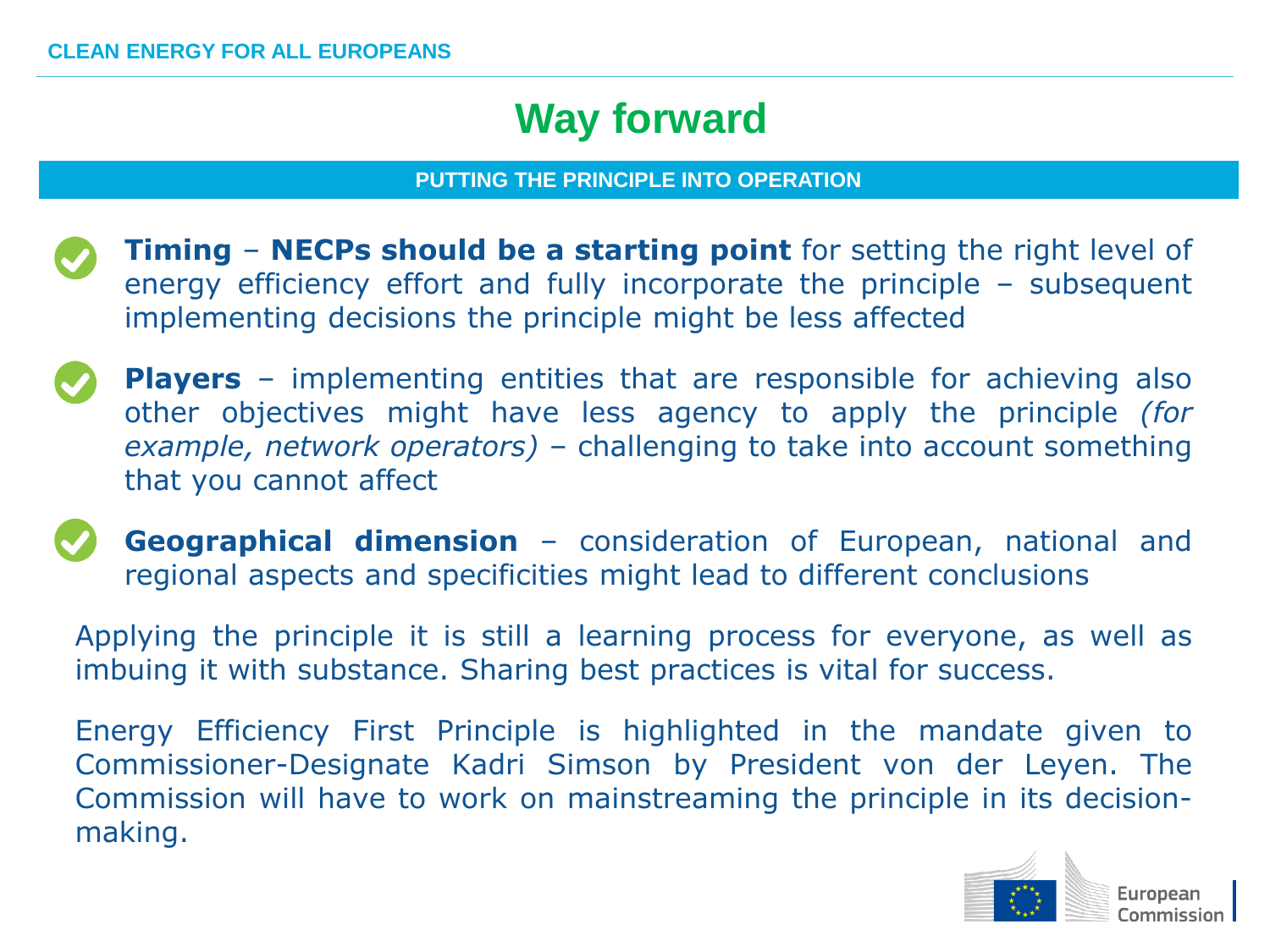### **On-going research activities on the principle**

#### **PUTTING THE PRINCIPLE INTO OPERATION**

#### **ENEFIRST (Making Energy Efficiency First principle operational)**

- fully funded under Horizon 2020 *(1.5 million EUR)*
- running from September 2019 until February 2022
- $\odot$  coordinated by the Institute for European Energy and Climate Policy (NL) with six other European partners
- $\odot$  designed to make the principle more concrete and operational, better understand its relevance for energy demand and supply and its broader impacts across sectors and markets, focusing on the buildings sector
- $\odot$  review global best practices & analyse their potential implementation in the Union in a quantitative and qualitative manner
- [http://www.ieecp.org/project/enefirst-making-energy-efficiency-first](http://www.ieecp.org/project/enefirst-making-energy-efficiency-first-principle-operational/)principle-operational/

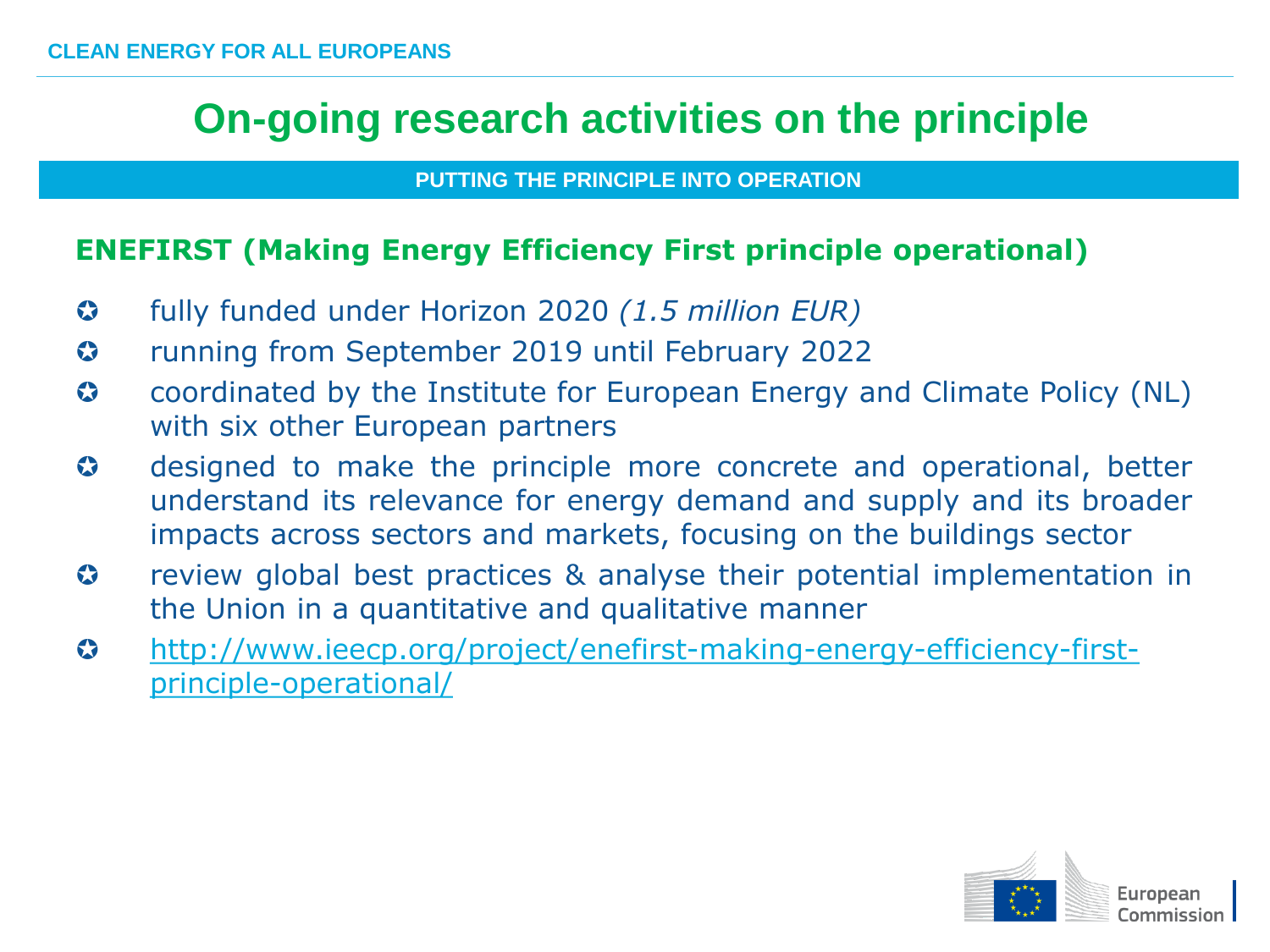## **On-going research activities on the principle**

**PUTTING THE PRINCIPLE INTO OPERATION**

#### **ODYSSEE-MURE (Monitoring EU energy efficiency first principle and policy implementation)**

- almost fully funded under Horizon 2020 *(1.74 million EUR)*
- $\odot$  running from June 2019 until November 2021
- coordinated by Agence de l'Environnement et de la Maitrise de l'Energie (FR) with 35 other European partners
- focusing on supporting policy makers in Member States to fulfil their obligations in the framework of the Energy Efficiency Directive
- **3** helping to operationalise the principle for Member States by developing an indicator-based approach exploring wider aspects such as new societal trends *(shared economy …)* which may increase or reduce energy demand, energy poverty and benefits of energy efficiency
- [https://www.odyssee-mure.eu](https://www.odyssee-mure.eu/)

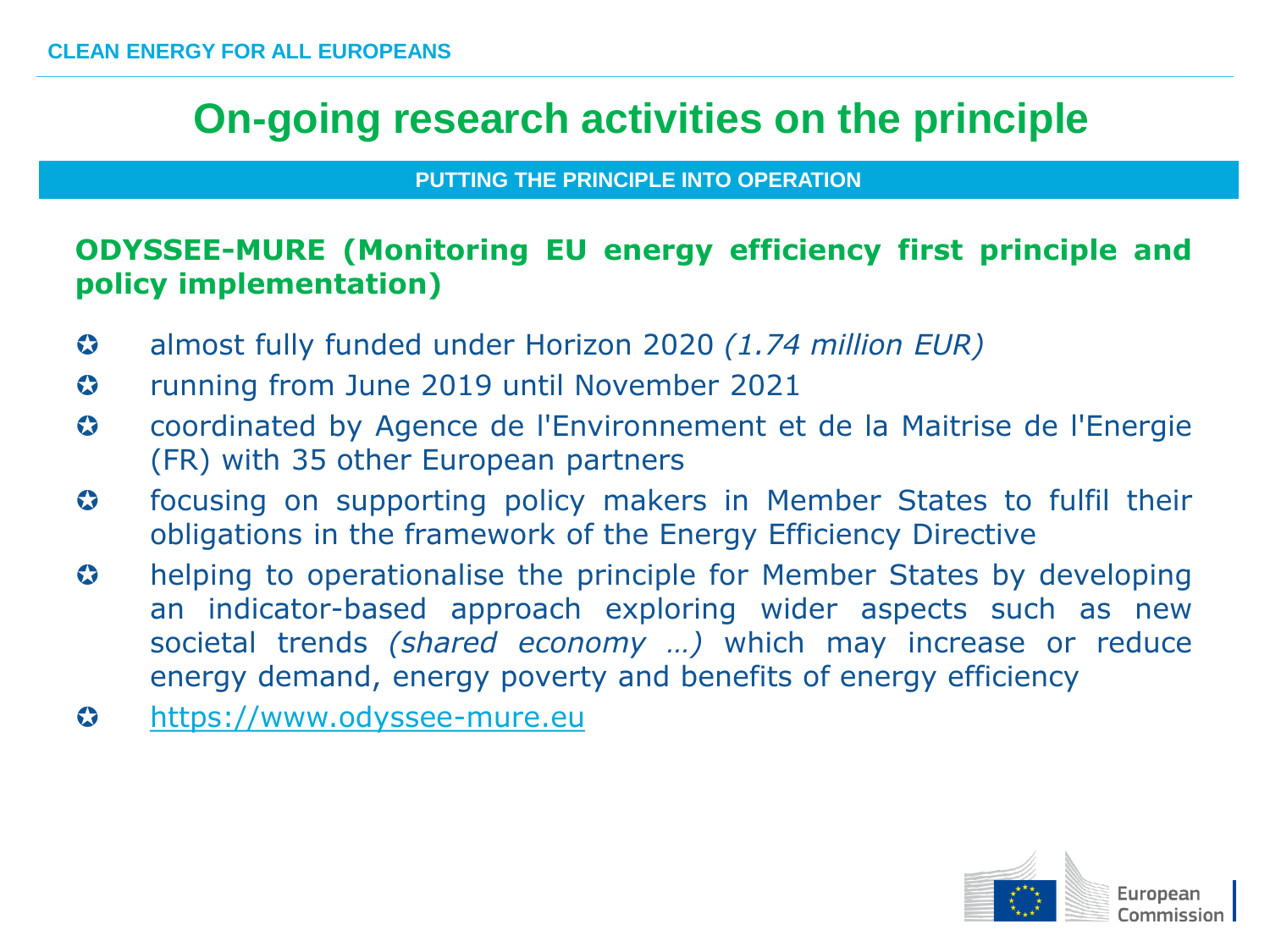## **On-going research activities on the principle**

#### **PUTTING THE PRINCIPLE INTO OPERATION**

#### **sEEnergies (Quantification of synergies between Energy Efficiency first principle and renewable energy systems)**

- fully funded under Horizon 2020 *(1.5 million EUR)*
- running from September 2019 until February 2022
- coordinated by Aalborg University (DK) with eight other European partners
- **C** considering all aspects of the Energy Efficiency First principle by applying it in sectors and markets, country-by-country and grid-by-grid
- designed to quantify and operationalise the potentials for energy efficiency in buildings, transport and industry
- $\odot$  given the inter-sectoral influence, synergies between sectors are comprehensively assessed and impacts of the Energy Efficiency First principle quantified
- [https://www.seenergies.eu](https://www.seenergies.eu/)

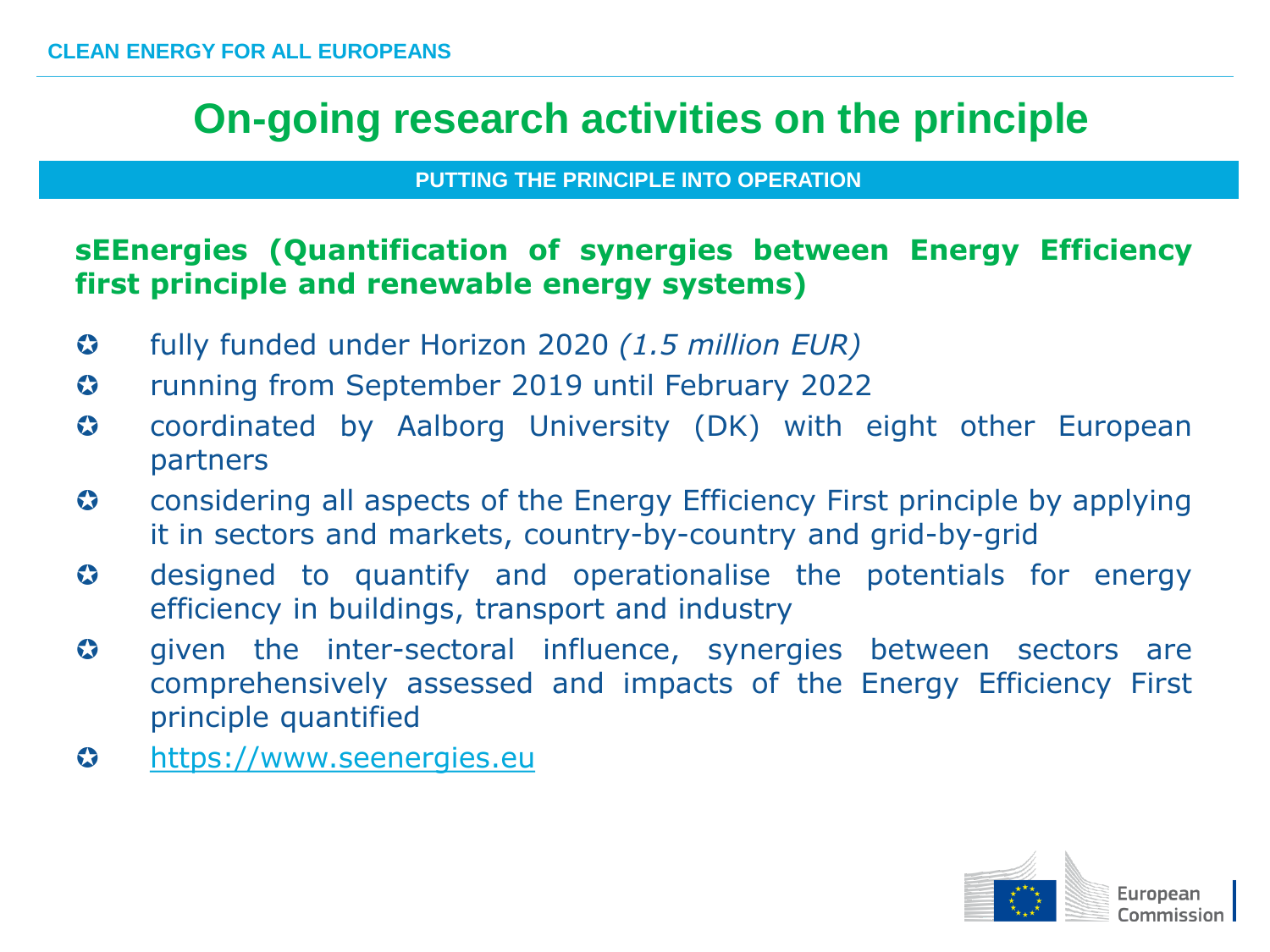

Commission



<https://ec.europa.eu/energy/topics/energy-efficiency>

#### **17 #EnergyUnion**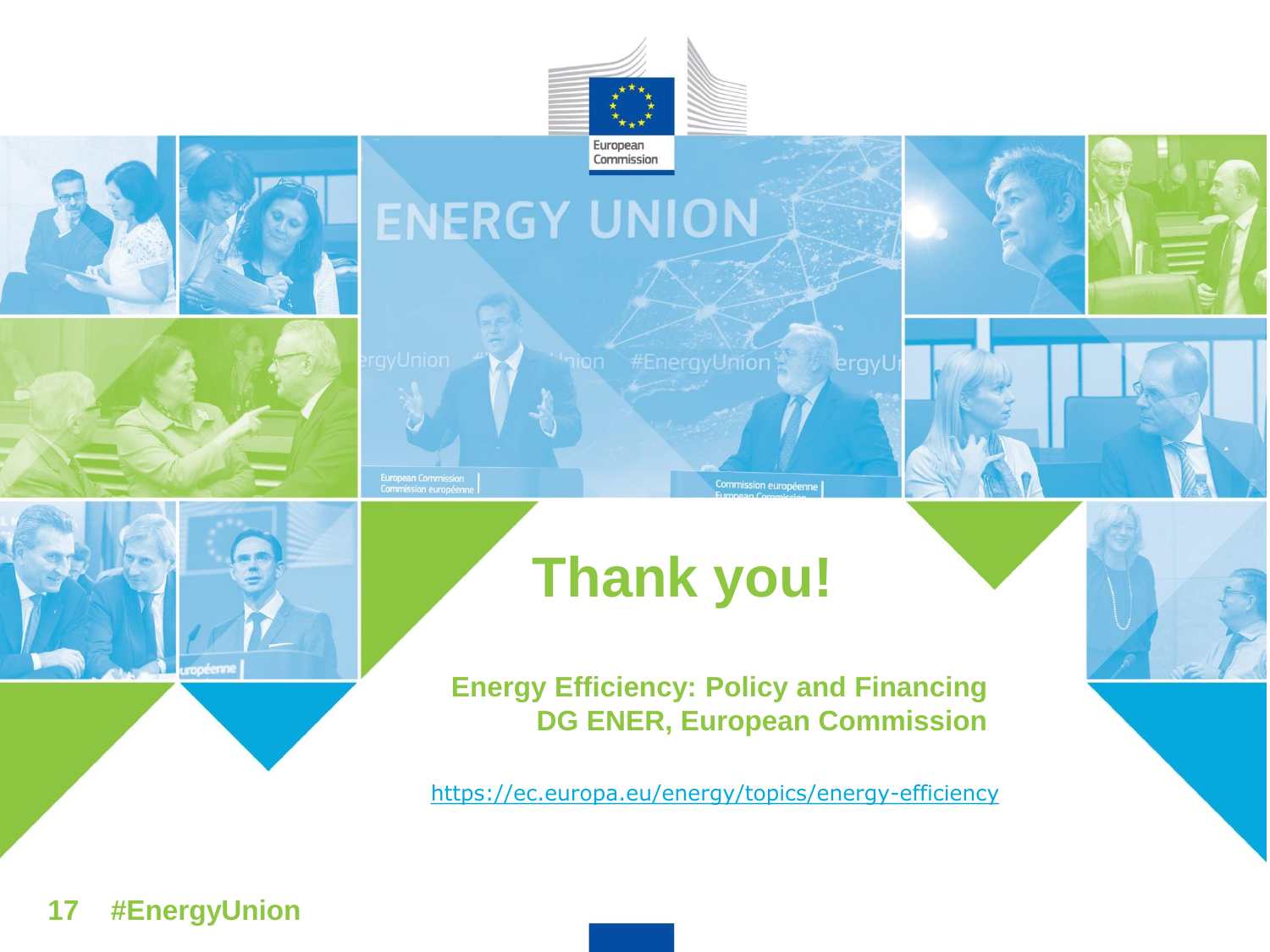### **Experience of Member States**

**PUTTING THE PRINCIPLE INTO OPERATION**

#### **What is your experience with the principle**

- $\odot$  in general
- in drafting the NECPs
	- **3** in practice



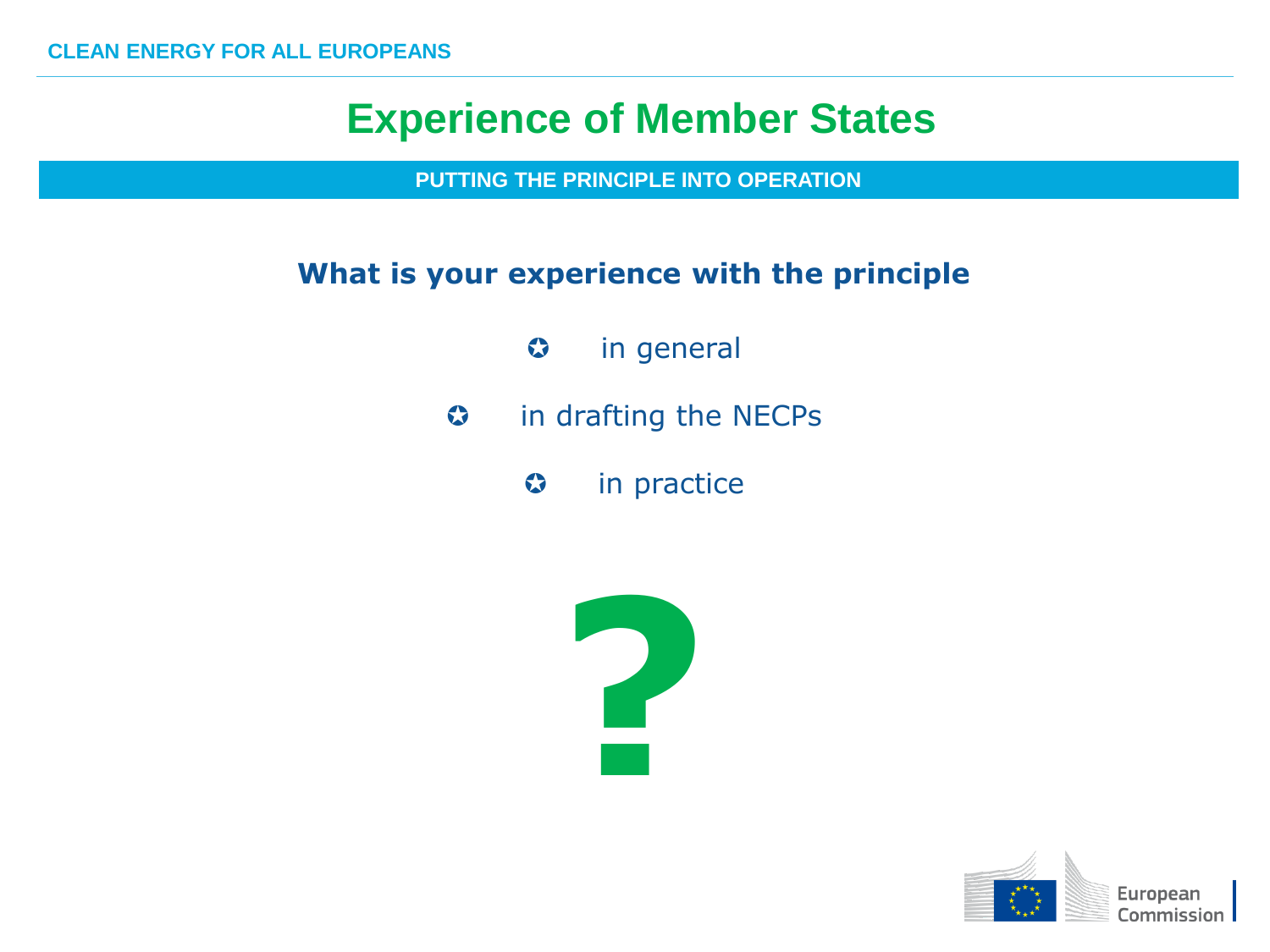### **Experience of Member States**

**PUTTING THE PRINCIPLE INTO OPERATION**

# How to embed the principle in policy making

# How to use the principle in decision taking

# Examples